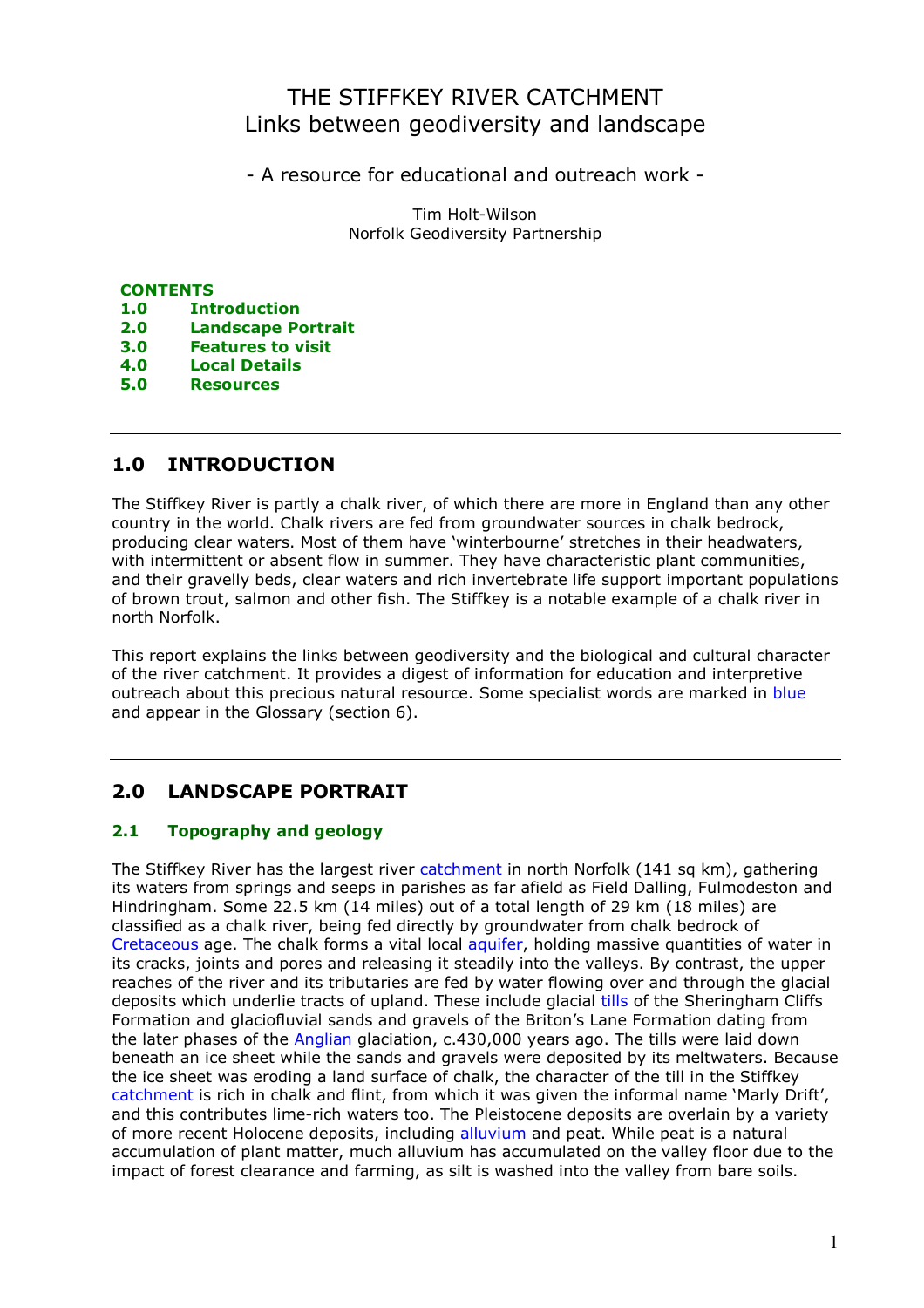Thus the superficial deposits modify the chemistry of the river, making it more responsive to rainfall than a pure chalk stream and subtly influencing the character of the whole.

The drainage pattern of the catchment is distinctive. The main valley has a south-west to north-east orientation, and is fed by right-bank tributaries only. This pattern is likely to reflect the Pleistocene geological history of the area. During the Anglian glaciation, a major ice sheet was withdrawing north-westwards from a still-stand in the area of the Cromer Ridge. During its retreat phase it had several halts, and meltwater rivers were developed parallel to the ice front or beneath it at each of them. The orientation of the main valley of the Stiffkey suggests that it may have been incised by a proglacial river discharging its meltwaters southwards along the ice front, perhaps into the headwaters of the Wensum valley near Fakenham. The Stiffkey's tributaries were developed on the dipslope of a till plain lying between the Stiffkey and Glaven valleys.

# 2.2 Water in the catchment

The chalk bedrock is the most important aquifer in north Norfolk, holding massive quantities of water in its cracks, joints and pores. Rainwater percolates downwards to recharge the aquifer at different rates, according to the thickness of any overlying superficial deposits. Percolation is slowest through layers of glacial till capping the interfluves if they have a high clay content; in some parts of Norfolk the water underneath the till has been estimated to be over 10,000 years old. The Stiffkey catchment, however, has generally good aquifer recharge, as its chalk-rich tills, glaciofluvial sands and periglacial silts are quite permeable. A steady flow of groundwater is released into the valleys through springs and seeps, and also directly into the river bed. The contribution of baseflow to the river is estimated at 79%.

The river and its floodplain have been changed by human activity over many centuries. The channel has been diverted, straightened and deepened: dams, weirs and mills have been installed. The chemistry of the water has been altered by pesticides and fertilisers used in farming, and by excess nutrients such as phosphorus from sewage. The chalk aquifer and river flows have been depleted by pumped abstraction for homes, businesses and farms. These changes to the river's natural dynamics and water composition have led inevitably to impoverished biodiversity.

# 2.3 Soils

Soil types in the headwaters and upper reaches are strongly influenced by the glacial deposits, principally loamy and sandy soils over chalky till and glaciofluvial drift. Soil types developed directly on the Chalk itself are purely calcareous loamy soils.

# 2.4 Geodiversity in the landscape

In terms of its geodiversity, the Stiffkey River can be divided into four thematic sections:

# 2.4.1 Upstream from Thorpeland Hall

The headwaters of the Stiffkey River lie in the uplands round Swanton Novers, Thursford and Fulmodeston. The river has a gravelly bottom, and is developed on beds of sandy alluvium and head derived from the glacial deposits of the valley sides. These superficial deposits contain much chalk gravel, so influencing the water's chemistry. Springs and wet flushes are present in the valley; these can best seen in their natural state in the Norfolk Wildlife Trust reserve at Thursford Wood, where the river is flanked by an extensive tract of boggy ground and alder carr woodland and feeds a Mediaeval fishpond.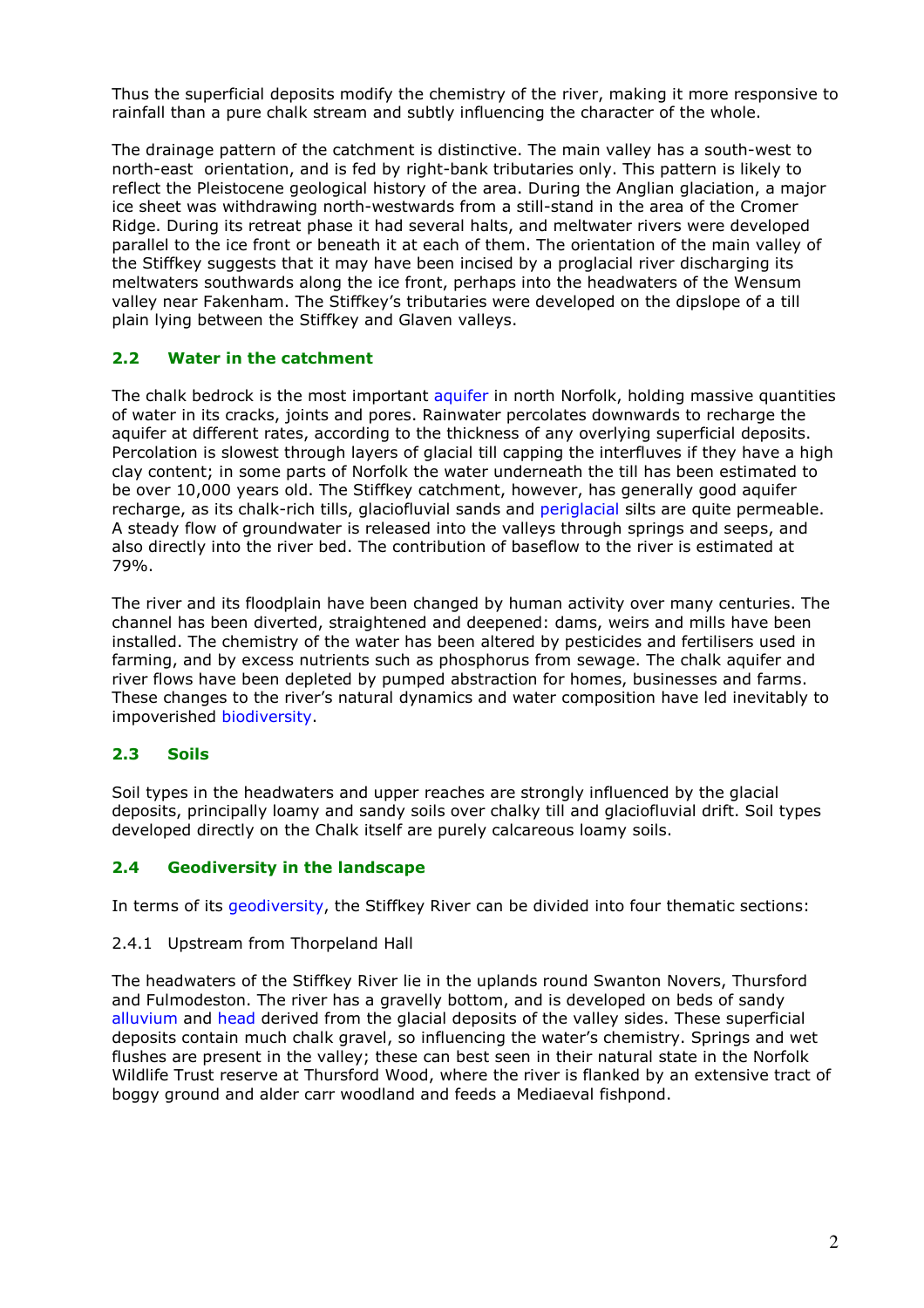The River Stiffkey in Thursford Wood, May 2013.



Grazing meadows are developed downstream of Great Snoring, mostly fed by baseflow from the valley floor. The clear water benefits aquatic species such as brook lamprey, caddis fly and white-clawed crayfish, which has one of its UK strongholds in this river catchment.

#### 2.4.2 From Thorpland Hall to Warham

Downstream from Thorpland Hall the river becomes classified as a chalk river, fed directly from the aquifer via springs in the valley floor and sides. Springs are locally present: pilgrims to the famous shrine at Little Walsingham may fill their bottles from a natural spring on site, and there are two historic 'wishing wells' in the grounds of Walsingham Abbey. Water is abstracted from the river for public water supply at Houghton St Giles and Wighton, and in several places for agricultural use, mostly from groundwater sources. Unlike many chalk rivers in other parts of England, the Stiffkey River is unlikely to run critically low in summer, but over-abstraction is an ongoing concern throughout the catchment. The amount and quality of water are monitored at gauging stations at Little Walsingham and Warham, and abstraction licenses controlled accordingly. Nitrate pollution from agriculture is also a matter of ongoing concern.



Natural meanders on the floodplain at Houghton St Giles.

In many places the course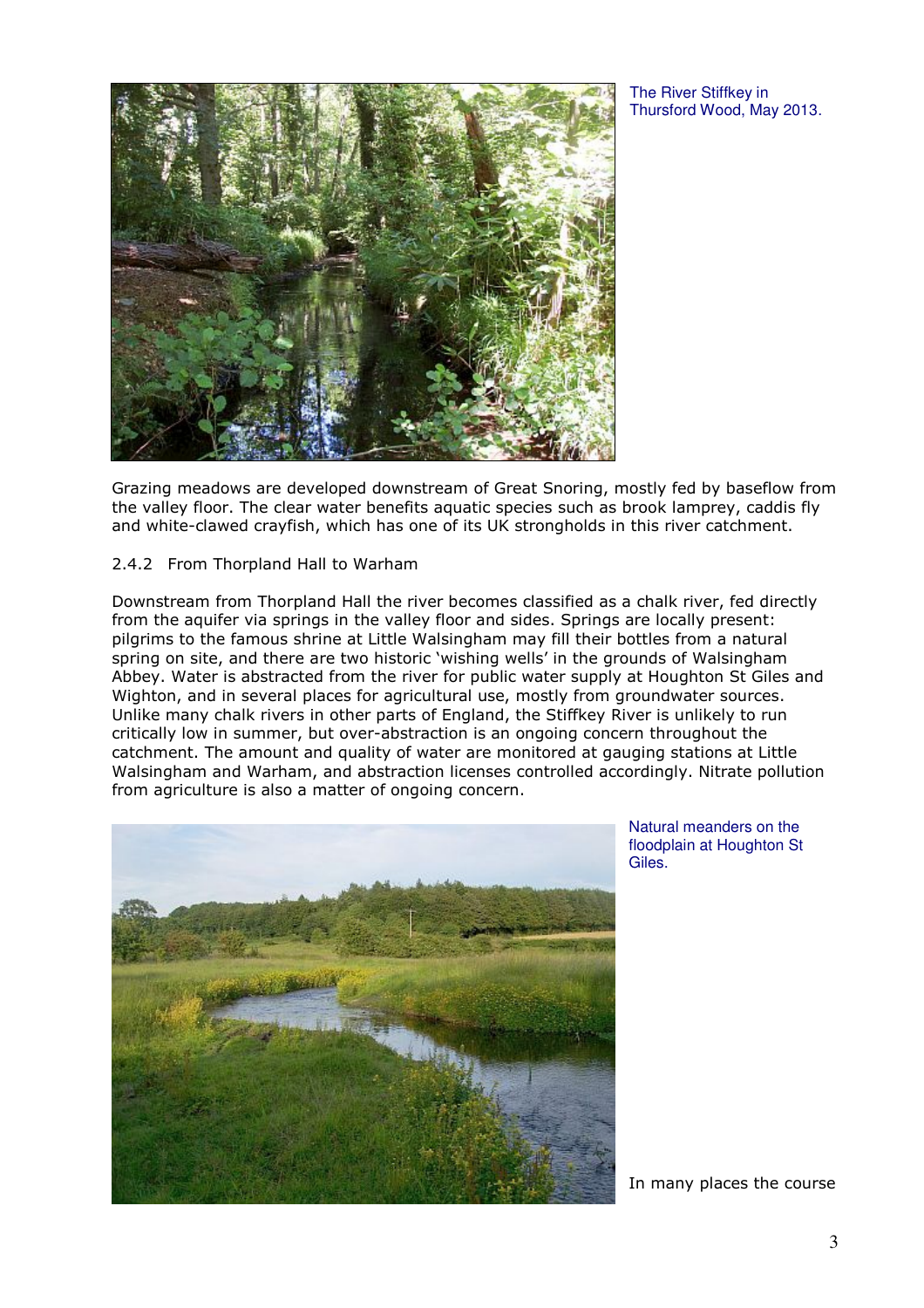of the river has been artificially straightened, though a few natural meanders can be seen near Houghton St Giles. In its authentic, wild state a river is free to move at will over its floodplain in response to varying flows and obstructions such as fallen trees, and it tends to form meanders, braided channels and pool and riffle bedforms. In 2009, work was completed on restoring gravel riffles to the stretch between Wighton and Warham to benefit wild trout spawning. However, low river flows have meant that siltation has since become a problem.

Winter flood waters today may be considered a nuisance, but in past centuries they were turned to agricultural advantage in the valley. Evidence for water-meadow systems of early 19th century origin can be seen at Houghton St Giles. These water-meadows were an early form of agricultural intensification for raising sheep. Networks of channels directed a continual flow of water over the floodplain in winter to stimulate an early growth of grass in spring. Once the sheep had moved to summer pastures, the meadows could be irrigated again to promote the hay crop.

The energy of the river was harnessed by water mills. We have evidence of one at Great Snoring in the  $17<sup>th</sup>$  century. Mills present in the  $18<sup>th</sup>$  and  $19<sup>th</sup>$  centuries include Little Walsingham, Wighton and Warham.

Downstream of Wighton, the floodplain becomes wider and the river becomes in most places an over-deepened, straight-sided drainage dyke. The Iron Age fort of Warham Camp demonstrates the impact of this drainage work; the ramparts in the south-west corner of the fort were demolished in the  $18<sup>th</sup>$  century and the river was routed to cut off a corner of the site. The river may have been navigable upstream as far as the Camp in prehistoric times, but the water levels in the valley today are clearly much lower than they were then. A network of ditches now drains the meadows beyond.



The ramparts of Warham Camp, showing how their circuit was truncated when the river channel was rerouted in the early  $19<sup>th</sup>$  century. Imagery © 2014 DigitalGlobe, Getmapping plc, Infoterra Ltd & Bluesky; Map data © 2014 Google

The valley floor west of Barsham is floored with layers of peat, alluvium, sand and gravel. Peat is an accumulation of partly rotted vegetation, and suggests that the floodplain once supported areas of wet fen. It may have been extensive elsewhere in the valley but drainage in recent centuries caused it to oxidise and waste away. The sand and gravel may be associated with a possible glacial Lake Stiffkey ponded up in the valley during the Devensian glaciation, c.20,000 year ago. An ice sheet is thought to have advanced from Wells-Next-The-Sea as far as Warham where it stopped, blocking the northern end of the valley. Meltwaters streaming from the glacier in summer may have built up in proglacial lake which backed up as far as Barsham and also extended up the lower reaches of the Binham and Hindringham valleys. The evidence may be seen today in beds of sand and gravel beneath the floodplain, and noticeable breaks of slope along the valley sides which suggest the likely margins of the former lake.

2.4.3 Hindringham Beck and Binham Beck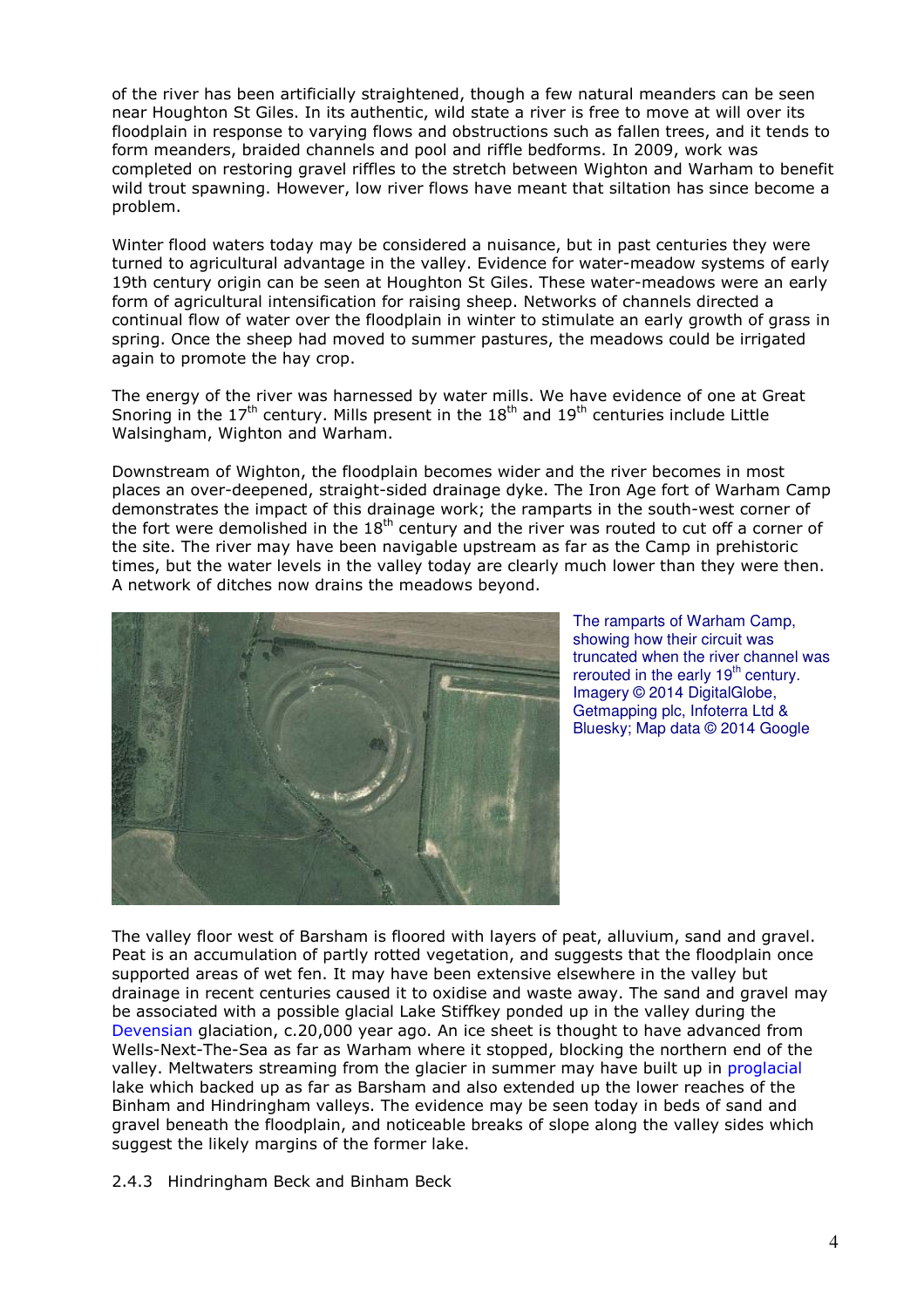The River Stiffkey has two tributaries, Hindringham Beck and Binham Beck, strangely both right-bank. They have their sources in the uplands east of the main valley, developed mostly on chalk-rich glacial tills; these lend a predominantly chalky character to the water. The valley floors are lined with periglacial head deposits, the residue of material washed and soliflucted off surrounding slopes. In places this gives rise to marshy ground and springs with wildlife conservation value. There are County Wildlife Sites of wetland interest at Field Cottage Meadow and Bridge Marsh Meadows (Hindringham), Lower Green Meadow (Field Dalling), Langham Lane Meadow (Langham) and Binham Valley (Binham).

Chalk outcrops in the valley floor of the Hindringham Beck downstream of Binham Bridge, and of the Binham Beck downstream of Binham. It contributes chalk-rich groundwater directly from the aquifer.

A floated water meadow system was created in the lower reaches of the valley of the Hindringham Beck in the early  $19<sup>th</sup>$  century, including brick-built culverts and sluices to control water flow; there is no evidence of this to be seen now.

#### 2.4.4 From Warham to the coast

Downstream of Warham, the Stiffkey River enters a meandering valley with steeper sides. This is thought to be an overspill channel created by meltwaters from glacial Lake Stiffkey. Once the glacier retreated from the Warham area, it unblocked the mouth of the valley, and the lake waters escaped energetically eastwards along the ice front, carving through the chalk bedrock to create an exit. Stiffkey village is attractively set in this glacial 'gorge'.

Upstream of Stiffkey, the valley has a dry, open aspect. The chalk does not hold surface water well, so the river can only pass through the landscape on a thin bed of alluvium. It is clearly a 'misfit' stream, though it is swelled when groundwater levels rise in winter. Faden's map of 1793 shows the river once flowed through a series of broad, looping meanders here, but these were removed in the early 19<sup>th</sup> century.



Part of the Stiffkey Valley SSSI, an area of former saltmarsh set in a glacial meltwater channel.

Downstream of Stiffkey village, the lower reaches of the valley is designated as a SSSI for its wetland biodiversity interest. The floodplain is floored with layers of freshwater alluvium and peat overlying layers of marine alluvium, showing that tidal flows formerly penetrated up the valley. There is a shallow freshwater lagoon downriver from the bridge on the A149, which is an important breeding ground for birds such as avocet. It is separated from the saltmarshes by an old seawall and a sluice. Tidal influences in the valley are controlled by a flap in the sluice. This acts to prevent natural interaction between freshwater and seawater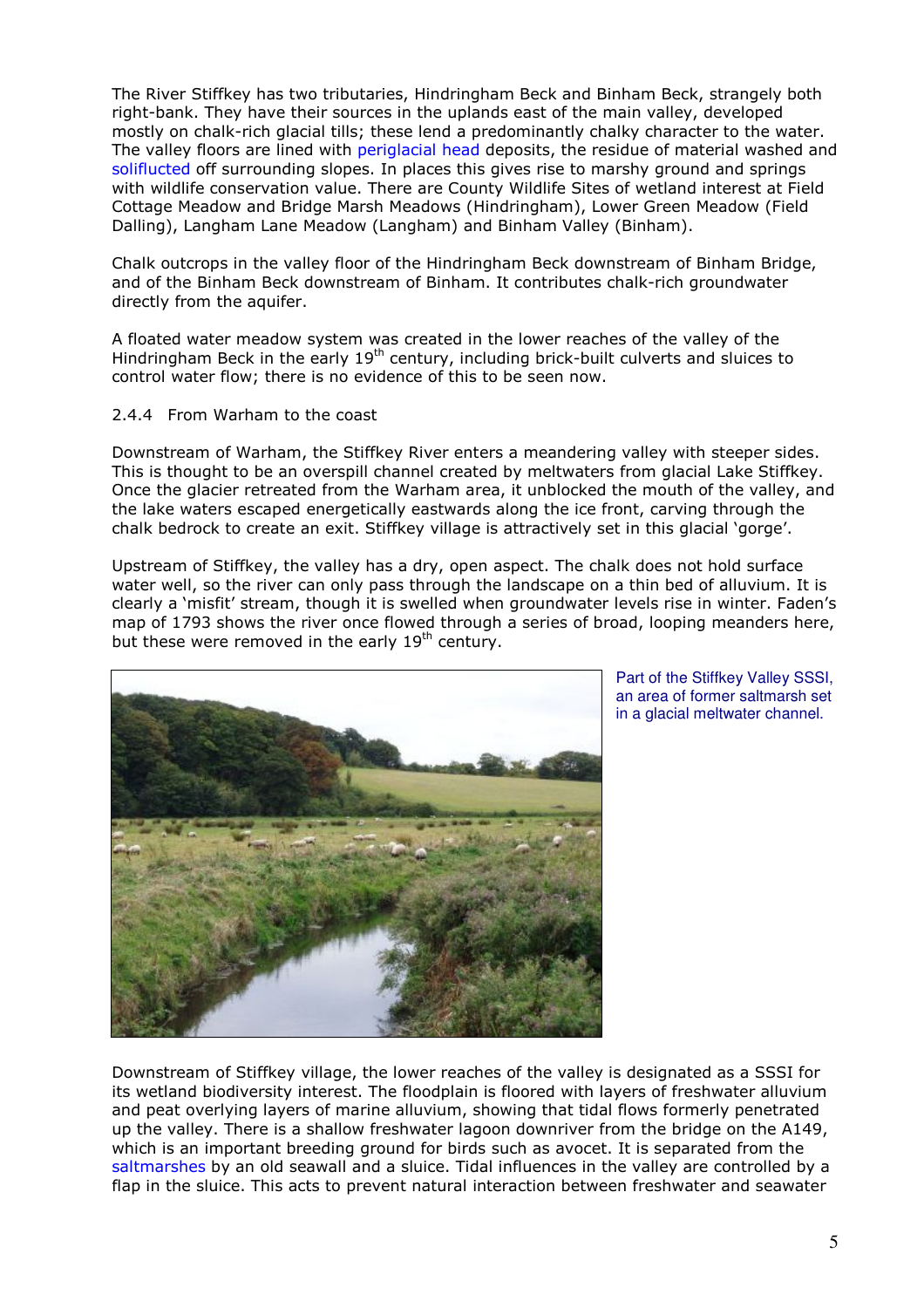and hampers the migration of anadromous fish. A modified, fish-friendly flap has recently being installed in the sluice and its effectiveness is being evaluated.

# 2.5 Future scenario

Rising sea levels due to human-induced global warming may well see tidal influence extending up the Stiffkey valley once more. Norfolk County Council estimates that sea levels are likely to rise by up to 0.88 m this century, so the river could become tidal as far upstream as Wighton (located just below the 10 m contour). If so, the river will be grading to a rising base level, which could raise freshwater levels upstream in the catchment. Set against this, all future scenarios suggest that climate change is likely to lead to lower groundwater and river flows in summer. To add to the uncertainty, unstable weather patterns are likely to lead to episodes of more intense rainfall alternating with drought, all of which have implications for river, floodplain and water management, and biodiversity in the catchment. The Stiffkey River valley is clearly still evolving.

# 3.0 FEATURES TO VISIT

The following natural and cultural features have potential to communicate the contribution of geodiversity (geology, landforms and processes, soil and water) to the natural and cultural character of the Stiffkey River and its catchment. For details see section 4 below.

# 3.1 Thursford Wood

The headwaters of the River Stiffkey pass through Thursford Wood, a County Wildlife Site which is one of the best surviving remnants of Mediaeval wood pasture in Norfolk. It is an atmospheric place with massive, ancient trees and varied wildlife developed on sandy soils. The riverside is a tract of very boggy ground underlain by peat, with rivulets and springs, and a big spring-fed pond. This is a wonderful place to introduce people to the links between groundwater, soils and ecology. Archaeological evidence of prehistoric water boiling activity may be found. There is a car park with room for four vehicles. There are NWT interpretation panels, and access is free.

# 3.2 Warham Camp

This impressive Iron Age fort shows chalk in its circular double ramparts, and demonstrates the impact of river straightening where the circuit of the ramparts is truncated on the southwestern side by river straightening work in C18th. Chalk is visible in the banks and ditches. The site is open to the public, but parking near the site is atrociously difficult for cars, so either arranged drop-off or walking from Warham village is advised.

# 3.3 River restoration

Stretches of river habitat restored by the Wild Trout Trust can be seen between Wighton and Warham, on Holkham Estate land. There are no public footpaths, however. Specialist input would be needed to explain beneficial changes to the river's ecology (before and after), and access permission from Holkham Estate.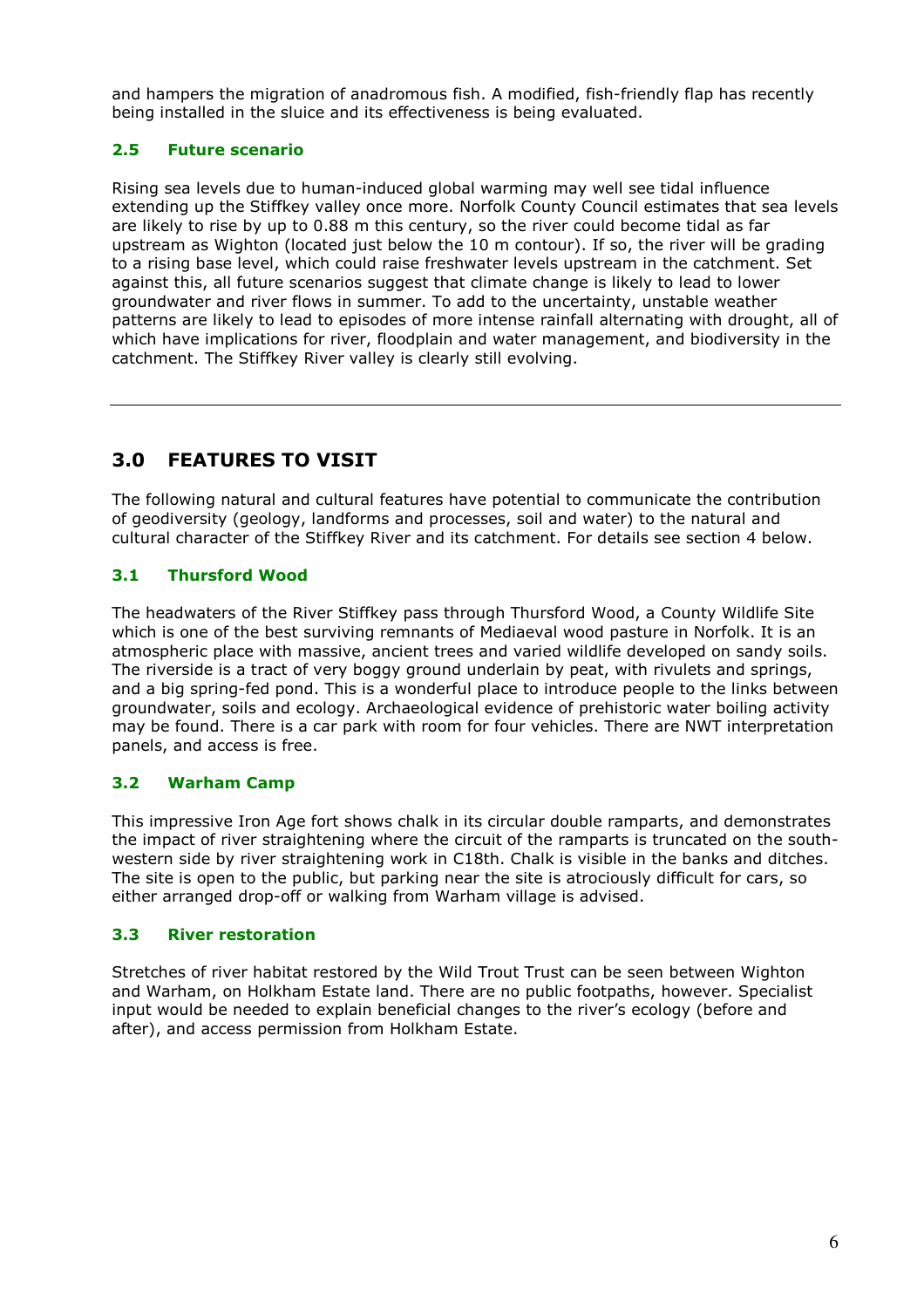#### 3.4 Holy wells at Walsingham

The shrine to St Mary at Little Walsingham was built in the  $11<sup>th</sup>$  century around a chalk spring, and today the spring there is a focus for pilgrim devotion along with the shrine; people can take home bottles of the water. There are two Mediaeval wishing wells in the grounds of nearby Walsingham Abbey, near the river. There is a fee for access as part of admittance to the Abbey, though not the shrine. Abundant parking is available in the village



The well at the Anglican shrine. Photo courtesy http://peregrinations.kenyon.edu/

# 3.5 Stiffkey Hall Farm

The Buxton family maintain the Farm for its nature conservation value as a SSSI, and will arrange tours if requested. There are areas of unimproved grassland which were formerly saltmarsh in the C18th. There are two chalk pits. The topography of the glacial meltwater channel can be seen here (best viewed west of the village near Home Hill) and a hanging valley truncated by the channel near Marlpit Plantation. The farm has a link to author Henry Williamson ('Tarka the Otter'). Adjacent Cockthorpe Common SSSI is a beautiful area of chalk grassland in a dry valley (part of the Stiffkey catchment) including a fine chalk pit; it is best reached by footpath from Cockthorpe village.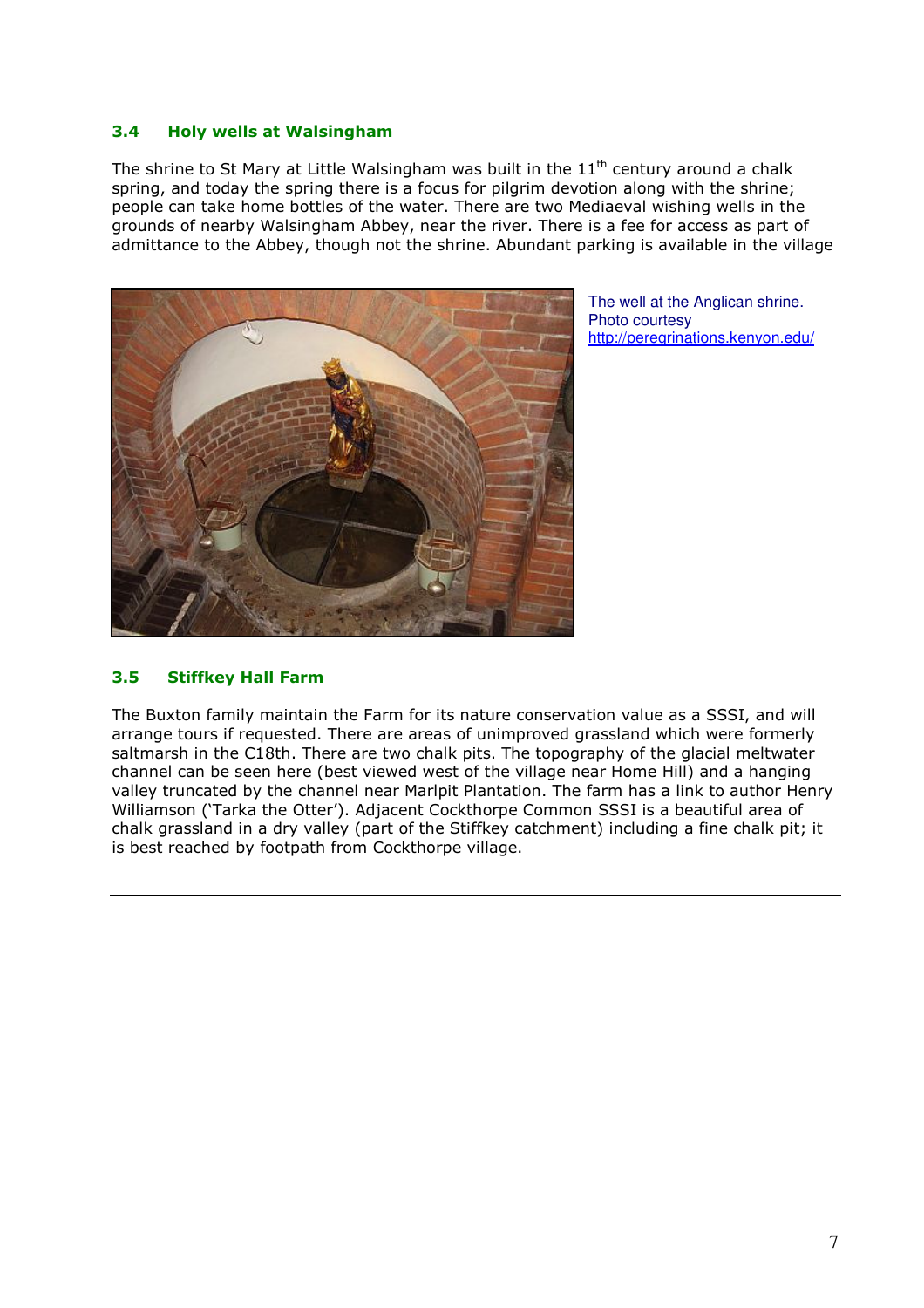# 4.0 LOCAL DETAILS

Supporting in-depth information about environmental features of the Stiffkey River catchment.

#### Geology and soils

The area is underlain by Cretaceous Chalk bedrock. Chalky tills of the Pleistocene Sheringham Cliffs Formation occupy higher ground, formerly known as the Marly Drift (late Anglian age, perhaps 430,000 years BP). Rivers draining the post-Anglian till plateau have dissected it and cut down to reveal the underlying bedrock. Chalk is thus exposed along the lower valley sides and beneath the valley floors in the middle and lower reaches of the river and its tributaries.

Soil types in the headwaters and upper reaches are strongly influenced by the glacial deposits, principally 581f Barrow Association (loamy and sandy over chalky till and glaciofluvial drift), 711r Beccles 1 and 711s Beccles 2 (loamy over chalky till), and 572p (loamy over chalky till). Soil types developed directly on the Chalk itself are 343g Newmarket 2 soils, being calcareous loamy soils of rendzina type or 581f Barrow, depending on the thickness of any overlying superficial deposits.

#### Biodiversity

White-clawed crayfish present in 1990s. See: Rogers, WD and Holditch, DM (1997): Crayfish Surveys on the Rivers Wensum, Bure, and Gipping catchments, sections of the River Yare, and the Rivers Stiffkey and Glaven; EN and EA Research Report. Reintroduction 2012. The transfer organised by Mike Sutton-Croft (Norfolk Non-native Species Initiative) supervised by Martin Pugh (Essex WT). Around 400 crayfish (carefully measured, sexed and checked for any signs of disease) from the Glaven and transferred them to two new sites on the Stiffkey. See also

http://www.norfolkbiodiversity.org/actionplans/speciesactionplans/whiteclawedcrayfish.asp x

#### Fulmodeston

Headwater valley crossed by public footpath, with view of a boggy area with rushes revealing the presence of rising groundwater; a ditch was cut in the 20th century to drain it.

#### Thursford Wood

CWS 1294: Thursford Woods; area: 10.5 ha. A mixture of three distinct woodland types. Pasture woodland with very large oak (Quercus robur) pollards forms most of the site; alder (Alnus glutinosa) carr occurs on lower ground to the west; and a small woodland to the north-east contains mostly maiden trees. The river is flanked by an extensive tract of boggy ground with rivulets and seeps and feeds a Mediaeval fishpond.

NHER 49113: ancient medieval woodland. This ancient woodland contains some of the oldest oak trees in the county. The dead branches and partially rotten trunks provide refuge for a stunning array of wildlife, and there are 10 hectares of ancient pollarded wood pasture and ponds. The wood is managed as a nature reserve by Norfolk Wildlife Trust NHER 35054: Prehistoric burnt flint, Brookhill Plantation. Burnt flints across this area. Perhaps a burnt mound within the vicinity, which is a mound of fire-cracked stones, normally accompanied by a trough or pit that could be locations where heated stones were used to boil water possibly for cooking purposes.

See NWT website http://www.norfolkwildlifetrust.org.uk/Wildlife-in-Norfolk/Reserves/Thursford-Wood.aspx

# Little Snoring

Sewage works reached via lane from church over private land. Strip of open access grassland, perhaps old parish land, reaching the river valley at TF948333.

#### Two County Wildlife Sites in the upper Stiffkey catchment

CWS 1300 Stiffkey Marshes (just upstream of Thorpland Hall) - low lying marshy neutral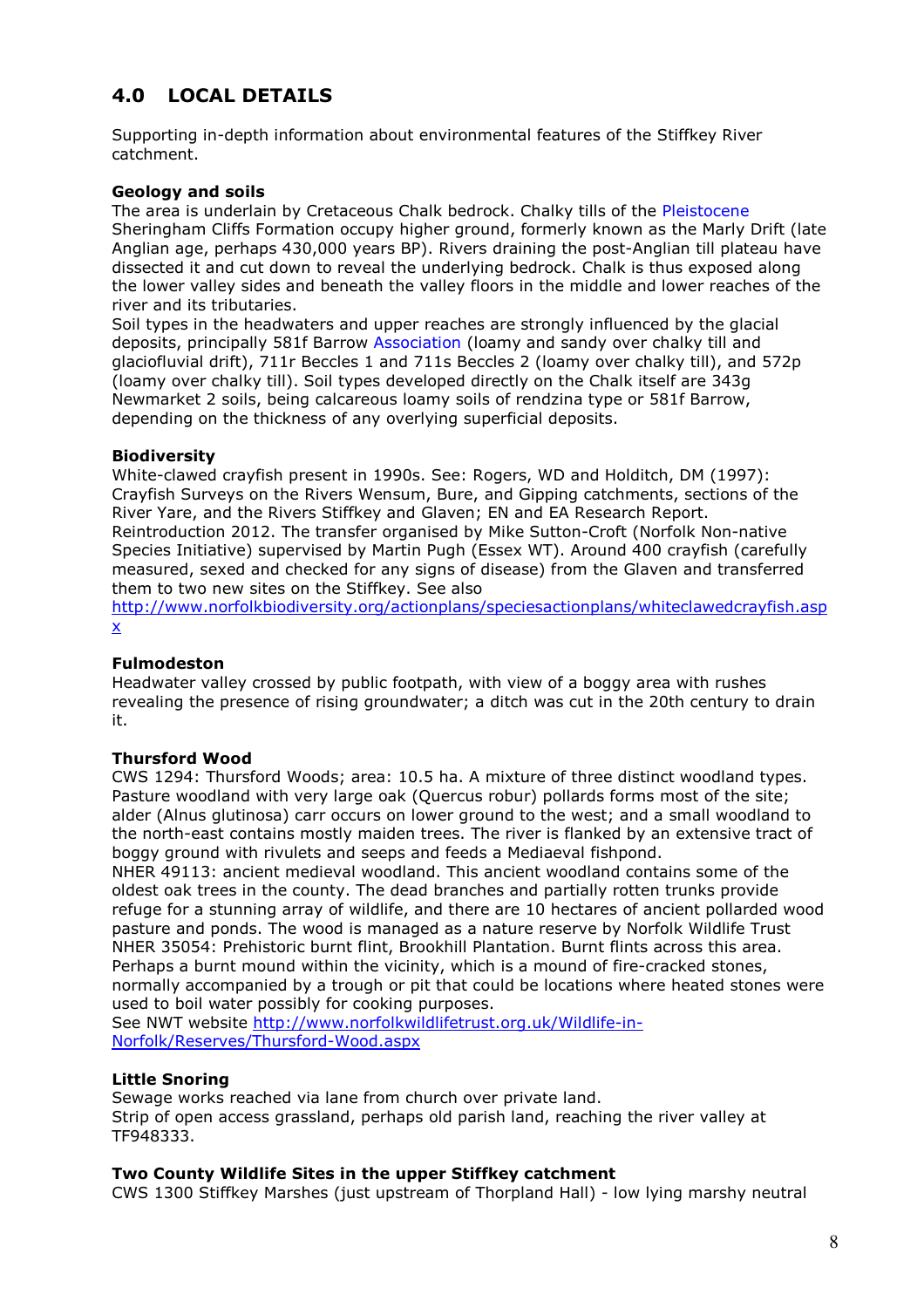grassland bordering the River Stiffkey. Some of the areas are moderately species-rich while others are fairly improved and heavily grazed. No public access, but partly visible from lane.

CWS 1296 Pond Meadows, Little Snoring - unimproved, marshy grassland with scattered scrub, divided by a network of defunct ditches. The River Stiffkey flows through the site. No public access.

#### The tributaries

"The vagaries of this river seem to have nothing to do with the incoming of tributaries, but rather the reverse, the only important tributaries, which are on the right or eastern side, not having any effect in preventing the eastward tendency of the stream." See Whitaker 1921: The water supply of Norfolk; HMSO, p.8

# County Wildlife Sites in the catchment of the Hindringham Beck

Hindringham Field Cottage Meadow (CWS 1308) and Bridge Marsh Meadows (CWS 1305 and 1306) are areas of marshy ground in the headwaters of the Hindringham Beck and its tributaries. Field Cottage Meadow is a complex mosaic of unimproved, neutral and marshy grasslands together with an area of tall herb. The Bridge Marsh Meadows are basic marshy grassland sites subject to flooding from a stream which crosses the site; there are several springs. They are underlain by head and till deposits. These sites are not publicly accessible.

#### County Wildlife Sites in the catchment of the Binham Beck

Lower Green Meadow (CWS 1309 and 1310) is an area of damp woodland and basic marshy grassland with some tall fen vegetation. It is crossed by the Cake's Lane public footpath.

CWS 1314 Binham Sewage Works, Langham. An area of moderately species-rich, rank, marshy grassland, mainly dominated by rushes, which has formed on either side of a stream in a shallow valley. No public access.

CWS 1315 Binham Valley, Binham. An area of low lying marshy grassland either side of a stream, formed in a low lying valley, dominated by tall herbs and rushes. Some small areas of species-rich drier grassland and some areas of neutral grassland. No public access.

CWS 1108 Langham Lane Meadow. An unimproved neutral grassland with scattered scrub which lies in a shallow valley bottom. A small stream crosses the middle of the site, flowing in a south-north direction. Although there is some evidence of past efforts to drain the site, the whole remains essentially unimproved. No public access.

#### West Barsham

Peat on the valley floor marked on geological map, likely to be wasted remnant of formerly more extensive cover in Middle Ages and Saxon times.

# Water mills

Great Snoring mill, present in C17th. See http://www.norfolkmills.co.uk/Watermills/gtsnoring.html

Wighton mill, demolished 1866. Much historical evidence. Only one low wall, some broken brickwork and part of the brick floor of the watercourse remain. Faden's map suggests the mill was 100 yards upstream of Wighton Common: see also  $1<sup>st</sup>$  ed OS map. See http://www.norfolkmills.co.uk/Watermills/wighton.html

Little Walsingham Mill near the church. Visible walls and culvert. Demolished c.1900. See http://www.norfolkmills.co.uk/Watermills/lt-walsingham.html

A mill on the left bank of the river downstream of Wighton is visible on Faden's map.

#### Wighton Common

An area of publicly accessible common land adjoining the river. CWS 1304: an area of dense, tall grassland vegetation on an impeded to marshy, neutral substrate. The site is cut occasionally and is only moderately species-rich.

#### Navigable river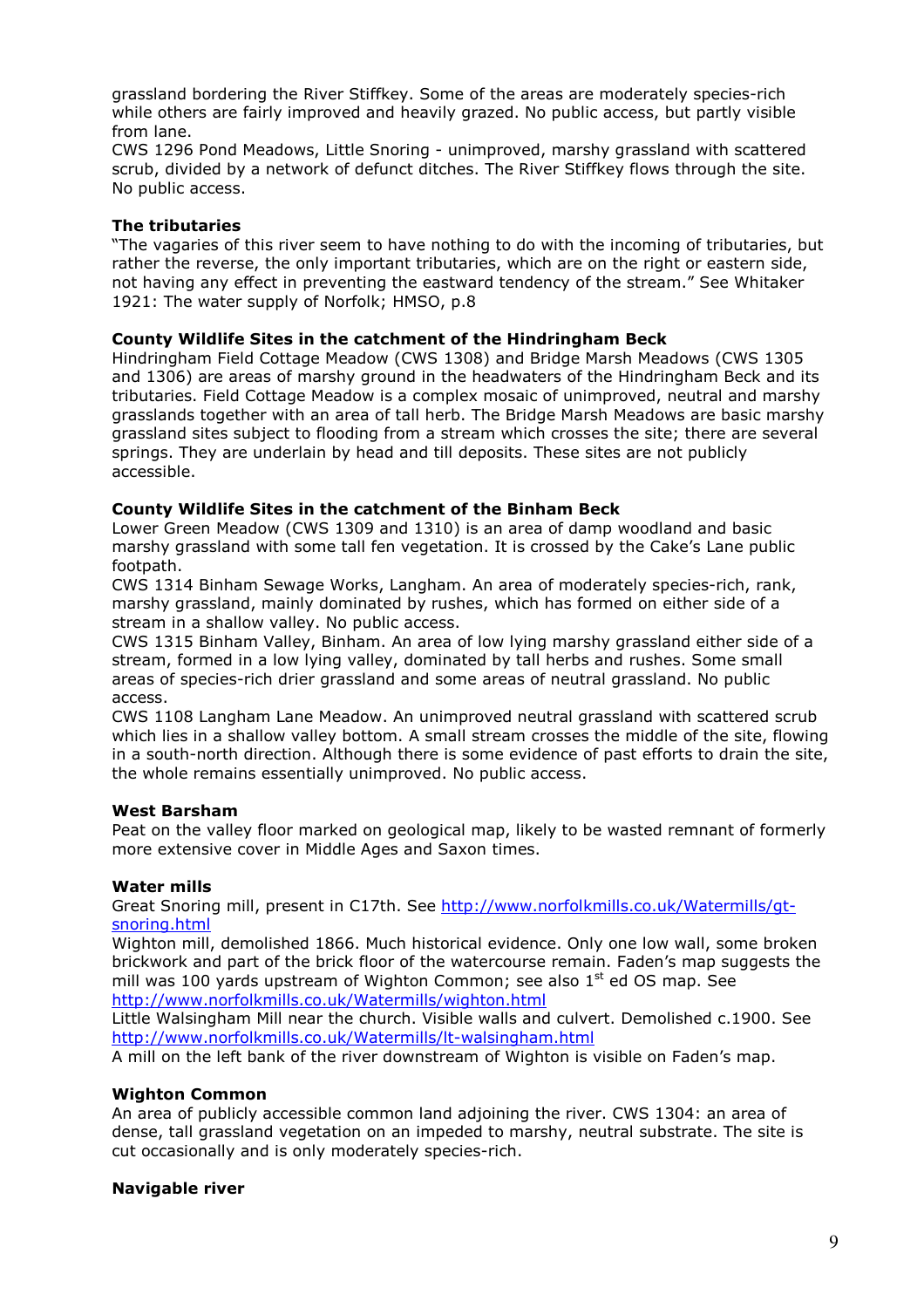The river was navigable up to Little Walsingham in Mediaeval times, for bringing Barnack Stone upriver to build the Priory. Info from Norfolk Mills website says "Much of the stone to build the priory was brought in from Northamptonshire on flat bottomed barges towed up the River Stiffkey, which was navigable to Brooker's Dock on the opposite side of the priory to the mill".

# Holy wells and springs

Our pagan and Christian ancestors revered springs and wells as sources of life-giving pure water. Natural spring at Anglican shrine at Little Walsingham supplies water to pilgrims and church visitors. "Water from the well has always played an important part in the worship at Walsingham. We are told that the original sign to the Lady Richeldis (11th century) as to the exact position she was to build the Holy House was the springing up of water from the ground. Fr Patten was thrilled when, as the foundations of the Shrine Church was being dug in 1931, the workman uncovered an old disused well. Cleaned out and repaired, the well has for more than 75 years gushed out water of beautiful quality." See http://www.walsinghamanglican.org.uk/the\_shrine/index.htm.

However: "Recent scholarship suggests that the well belonged to either the 'White Hart' or 'Maidenhead' hostelries, or the Priory's Almonry, that once stood upon the site.". "Pilgrims visit the modern shrine on an annual basis and carry home with them small plastic bottles of water from the new 'Holy Well'. See

http://peregrinations.kenyon.edu/vol3\_1/photo\_essays/Walsingham\_photo\_essay/Walsing ham.html

Two historic 'wishing wells' in the grounds of St Mary's Priory (Walsingham Abbey). NHER 56856: two circular pools and a rectangular medicinal bath of later date; anecdotal evidence indicates that the wells are at least in part medieval in origin; now part of a small enclosed garden in Abbey Park (NHER 56859): see

http://www.heritage.norfolk.gov.uk/record-details?MNF63267). St Mary's Priory is NHER 2029: http://www.heritage.norfolk.gov.uk/record-details?MNF2029).

"These ancient wells have been venerated for over two thousand years and have produced evidence of ritual deposition that pre-dates the Roman occupation. It is perhaps the presence of these wells that prompted the erection of the original Holy House only a few dozen yards away. Between the two wells used to sit a stone that worshipers were required to kneel upon. They then dipped a hand in each well and silently asked for their boon." See http://peregrinations.kenyon.edu/vol3\_1/photo\_essays/Walsingham\_photo\_essay/Walsing ham.html

"Of springs whose virtues are entirely legendary, may be mentioned the 4 Wishing Wells,' situated in the Abbey grounds at Walsingham There are two of these wells situated close together in the Alluvial ground bordering the Stiffkey stream, and whatsoever virtue they possess -is probably owned also by the little river which keeps up their supply. In the same enclosure of the Abbey grounds is a larger well, which may have been a baptistery, or a pool for healing the afflicted, or simply a bathing-place for dusty pilgrims; its original purpose has long been lost sight of. I am disposed, however, to take these as springs mainly derived from the Chalk". See Whitaker 1921: The water supply of Norfolk; HMSO

#### Public water supply

Water is abstracted from the river for public water supply at Houghton St Giles and Wighton, and in several places for agricultural use, mostly from groundwater sources. Over-abstraction is an ongoing concern throughout the catchment. The amount and quality of water are monitored at gauging stations at Little Walsingham and Warham, and abstraction licenses controlled accordingly. Nitrate pollution from agriculture is also a matter of ongoing concern.

Ref. Environment Agency 2005: The North Norfolk Catchment Abstraction Management Strategy, in particular the CAMS technical document. See http://www.environmentagency.gov.uk/business/topics/water/119931.aspx

#### River restoration work

Undertaken by the Wild Trout Trust as part of its Anglian Rivers Sea Trout Project, 2009, between Wighton and Warham. "Working with the landowner, Holkham Estate, the Wild Trout Trust installed ten gravel riffle areas, using approximately 700 tonnes of gravel and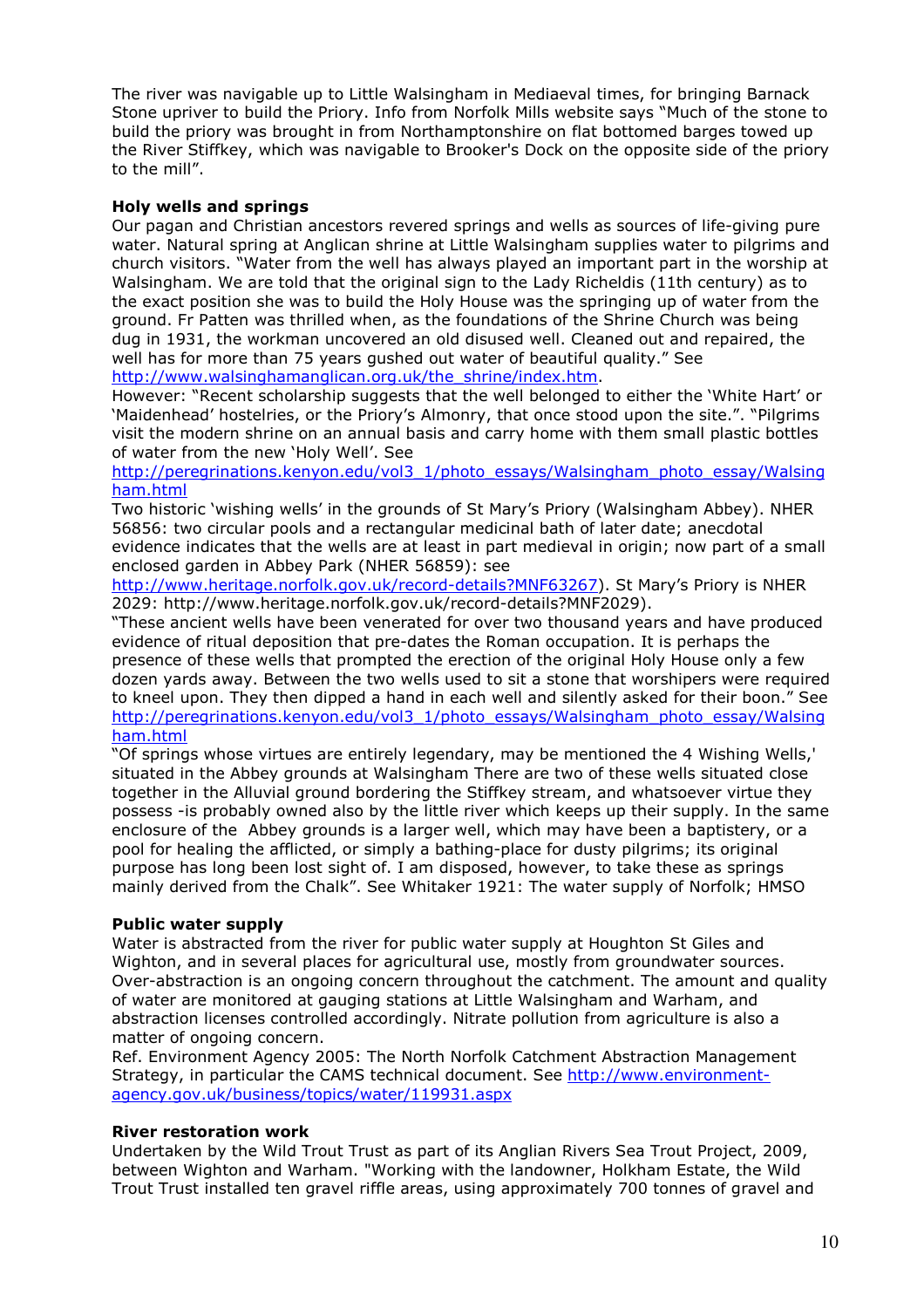creating 300 metres of shallow riffle habitat." See

http://www.wildtrout.org/content/anglian-rivers-sea-trout-project#Stiffkey%20gravel "Work has taken place between just downstream of Wighton (approx. TF944400) to opposite Swans Nest Plantation [below Warham] (approx. TF956426) – all Holkham Estateowned land. As well as the gravel introduction detailed on our website, previous work (before I was involved) included re-profiling banks (on the downstream section) and three areas of gravel introduction at the upstream end near Wighton." – Tim Jacklin, WTT. "In October 2002 the Estate installed three gravel riffles at Wighton. Nearly four years on and the riffles appear to be performing well, with good beds of starwort now present. Gravel appears to be fairly clean, however the low flows currently being experienced on the river are causing fine sediment deposition." See WTT document: 'Habitat Advisory Visit. Rivers Stiffkey & Burn. Holkham Estate, North Norfolk'. On behalf of Viscount Coke, Nick Zoll & Charles Rangeley-Wilson. (2006stiffkeyandburn\_0.pdf)

#### Floated water meadows

Floated water meadows are an 18th century West Country invention designed to mitigate the impact of frost on floodplain meadows by directing flood water over the meadows through a network of channels, so promoting early growth of grass for sheep. The water could also be directed over the meadows in early summer to promote growth of grass for hay. There were such systems in place in the valley in the early C19th.

NHER 31607 Wighton post medieval water meadows: Earthworks of post medieval water meadows seen on 1946 aerial photograph. The brick culverts and sluices were created around 1802 and modified soon after. They have now been destroyed.

NHER 31890 Field Dalling post medieval water meadow: This is the site of a late 19th or early 20th century floated water meadow. It is thought that this was constructed by an owner of Manor Home Farm, Field Dalling. Part of the site is overgrown and a section has been destroyed by a modern pond.

NHER 33741 Barsham post medieval water meadows @ Houghton St Giles. Show up as earthworks to the west and cropmarks on 1946 aerial photograph to the east. For historical information see Wade Martins and Williamson article at http://www.bahs.org.uk/AGHR/ARTICLES/42n1a2.pdf

#### Warham Camp

Iron Age fort with circular double ramparts. Chalk visible in upwarp and ditches. Circuit of ramparts truncated on the south-western side by river straightening work in C18th. NHER 1828 Warham Camp: "Warham Camp is a large and very well-preserved Iron Age fort sitting within agricultural land, and is a scheduled monument. It is arguably the best earthwork of this period in the region. It has been repeatedly surveyed by aerial photography, and is a circular structure with an overall diameter of 212m. The course of a channel of the River Stiffkey cuts across the south western edge of the earthworks, but this is an 18th century alteration and the original river ran in a curve to the west… Like many earthwork sites, Warham Camp suffered due to changing landscape aesthetics in the middle of the 18th century, when the south-western side/curve of the monument was levelled to improve the view from the nearby Warham Grove House and to straighten the course of the river Stiffkey."

See http://www.heritage.norfolk.gov.uk/record-details?MNF1828 See Faden's map (1797) for former meandering river course.

# Glacial Lake Stiffkey

Reconstructed ice margin reached Warham and Stiffkey in the Dimlington Stadial (the coldest period of the Devensian). Proglacial lakes inferred in lower reaches of the Stiffkey, Binham and Hindringham valleys. Ice retreat down Northgate Hall Farm valley allowing water to escape east towards Stiffkey, incising valley. See: Brand, D, Booth, SJ and Rose, J (2002: Late Devensian glaciation, ice-dammed lake and river diversion, Stiffkey, north Norfolk, England Proc Yorks Geol Soc vol.54, pt.1. See also Straw (1960): The limit of the 'last' glaciation in North Norfolk; Proc Geol Assoc 71.

#### Downstream of Warham

River is clearly a misfit in the glaciofluvial spillway. Former looping meanders marked on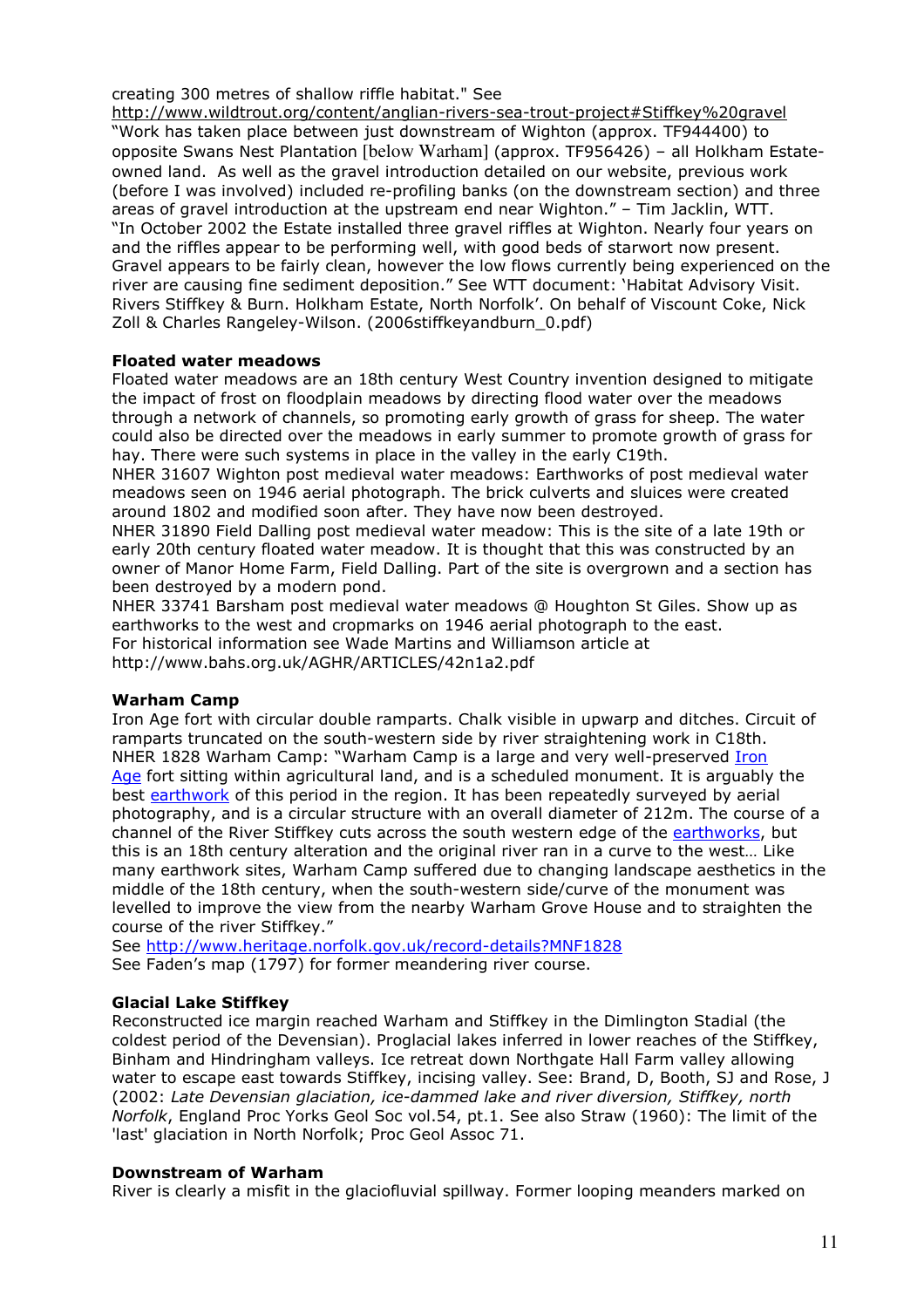Faden's map replaced by straightening and channelling before 1850s (see  $1<sup>st</sup>$  ed OS map and [1840s] tithe map); poss pre-1826 (see Bryant's map).

# Stiffkey Valley SSSI

Extends from area nr Marlpit Covert to saltmarsh margin, including the lake at Stiffkey Freshes. Formerly saltmarsh (see Faden's map) extending upstream as far as the  $1<sup>st</sup>$  valley bend.

"A wetland habitat supporting nationally important populations of breeding avocet, an assemblage of breeding birds associated with lowland damp grasslands and an assemblage of breeding birds associated with lowland open waters and their margins.

Comprises a range of different wetland habitats created in the flood

plain of the River Stiffkey. The majority of the site comprises areas of standing open water, grazing marsh and reedbed. Smaller areas of carr woodland and scrub are also present." (SSSI citation at

http://www.sssi.naturalengland.org.uk/citation/citation\_photo/2000464.pdf)

There is a chalk pit at TF978432 and a larger one close to the farmstead at TF975427. There is a hanging dry valley north of Marlpit Plantation whose outlet was truncated by the glacial channel event.

Stiffkey Hall Farm is managed by Buxton Conservation Trust (Bidwell House, Trumpington Road, Cambridge, CB2 9LD; 01223 559 520). Author Henry Williamson (of 'Tarka the Otter' fame) farmed here in the 1930s. See http://en.wikipedia.org/wiki/Henry\_Williamson

# Cockthorpe Common, Stiffkey SSSI

"Cockthorpe Common is situated in the valley of the River Stiffkey where the steep slopes support a diverse chalk grassland flora. Unimproved chalk downland is now rare in Norfolk and Cockthorpe Common is considered to be one of the best remaining examples. The flora is extremely rich and includes a number of uncommon species."

Area includes a chalk pit with notable exposure where faulted chalk can be seen underlying glacial till.

Publicly accessible via footpath from Morston Road (no ready parking however) and from Cockthorpe village (Binham) (parking available).

Site managed by Michael Case (Manor Farm, Cockthorpe, NR23 1QS; 01328 830202)

# Global warming impacts

See Norfolk Climate Change Strategy [2009] and also Local Climate Impacts Profile at http://www.norfolkambition.gov.uk/consumption/groups/public/documents/article/ncc0953 40.pdf -

- Increased winter rainfall, combined with a likely increase in the quantity of rainfall from intense events in winter, will result in a greater risk of flooding.
- Acute temperature events such as heat waves are extremely likely to increase. The longest summer heat wave duration is likely to grow by up to 10 days over the 21st century.
- Summers are also likely to be drier. Future summer average daily rainfall is likely to significantly decrease. In partnership with this summer dry periods are likely to ncrease in duration, more likely than not increasing by up to 10 days.
- Sea levels are likely to rise by up to 0.88m, rising at rates faster than present (IPCC, 2007), having a major impact on coastal erosion and coastal flooding. Recent scientific findings find this estimation to be very conservative.

Re. impact of climate change on groundwater and river flows, "almost all scenarios suggest lower summer flows" - see Prudhomme et al 2012 at http://nora.nerc.ac.uk/15039/

# Saltmarsh

The Stiffkey discharges into the sea through a sluice in an old seawall at Freshes Creek, in an area of saltmarsh. The sea wall and sluice are marked on Faden's map (1797), and they now act to retain the waters of a lagoon which is important for breeding birds such as avocet (see SSSI citation). The map shows that saltmarsh once extended some 0.8 km upstream of White Bridge. The seawall and sluice permitted the valley floor upstream of the bridge to be reclaimed as grazing land.

The tidal sluice has been modified by the Wild Trout Trust as part of its Anglian Rivers Sea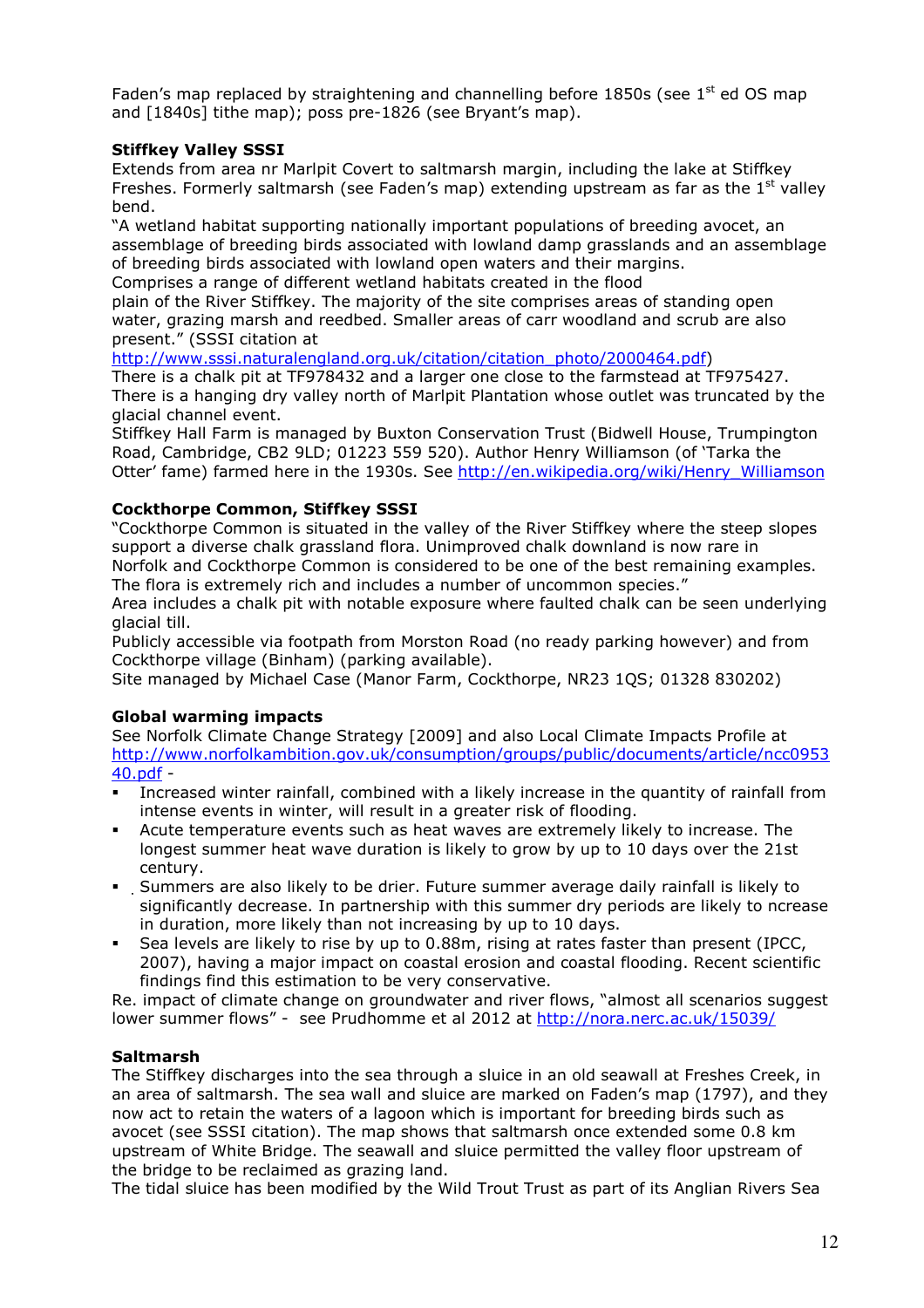Trout Project, 2009. "Many East Anglian rivers enter the sea through a gate or sluice which closes at high tide to protect reclaimed or defended land from flooding. Such flow control structures can be significant barriers to the free movement of fish which migrate for feeding, breeding or shelter at different times or seasons. On the River Stiffkey, a 'pet door' type aperture was installed in the main tidal flap gate… Research on the effectiveness of the fish pass is being carried out by Gill Wright, a PhD student at Southampton University.." See http://www.wildtrout.org/content/anglian-rivers-sea-troutproject#Stiffkey%20gravel

# 5.0 RESOURCES

# 5.1 BOOKS, MAPS AND REPORTS

- **Moorlock, BSP, et al: Geology of the Wells-next-the-Sea District: British Geological** Survey, 2008.
- Purseglove, J.: Taming the Flood: History and Natural History of Rivers and Wetlands; Oxford University Press, 1988.
- Raven, PJ, et al: River Habitat Quality: the physical character of rivers and streams in the UK and Isle of Man; Report No.2, Environment Agency 1998. See http://www.riverhabitatsurvey.org/wp-content/uploads/2012/07/RHS.pdf
- The State of England's Chalk Rivers A report by the UK Biodiversity Action Plan for Chalk Rivers; Environment Agency, 2004.

# 5.2 ONLINE RESOURCES

- Anglian River Basin Management Plan http://www.environmentagency.gov.uk/research/planning/124725.aspx
- British Geological Survey Borehole Scans http://mapapps.bgs.ac.uk/boreholescans/boreholescans.html.
- British Geological Survey Lexicon of Named Rock Units http://www.bgs.ac.uk/lexicon/.
- Information about Walsingham history http://peregrinations.kenyon.edu/vol3\_1/photo\_essays/Walsingham\_photo\_essay/Walsi ngham.html and http://www.walsinghamvillage.org/about/history-of-walsingham/
- Norfolk Historic Environment Record, via Norfolk Heritage Explorer http://www.heritage.norfolk.gov.uk/simple-search.
- Soil Associations in England and Wales, via The Soils Guide (Cranfield University, 2014) – http://www.landis.org.uk/services/soilsguide/mapunit\_list.cfm.
- UK Biodiversity Action Plan: Rivers Habitat Action Plan http://jncc.defra.gov.uk/pdf/UKBAP\_BAPHabitats-45-Rivers2011.pdf.

# 5.3 GLOSSARY

| Alluvium    | Unconsolidated, water-lain sediments of terrestrial origin deposited in a<br>non-marine setting, for example a floodplain or an estuary.                                                                                                                                                                                                                                   |
|-------------|----------------------------------------------------------------------------------------------------------------------------------------------------------------------------------------------------------------------------------------------------------------------------------------------------------------------------------------------------------------------------|
| Anglian     | A major glacial period during the middle Pleistocene Epoch, about<br>450,000 years ago. Norfolk was covered by ice sheets from the north and<br>north-west, one of which extended as far south as Hornchurch in Essex.<br>When it retreated it left behind thick deposits of till or 'boulder clay', and<br>also beds of outwash sands and gravels deposited by meltwater. |
| Aquifer     | A water-bearing geological formation.                                                                                                                                                                                                                                                                                                                                      |
| Association | A term used for classifying and mapping soils. Associations are composed<br>of several soil types (series), and each is named after its principal series<br>and these bear the location name from where they were first described<br>(e.g. Isleham).                                                                                                                       |